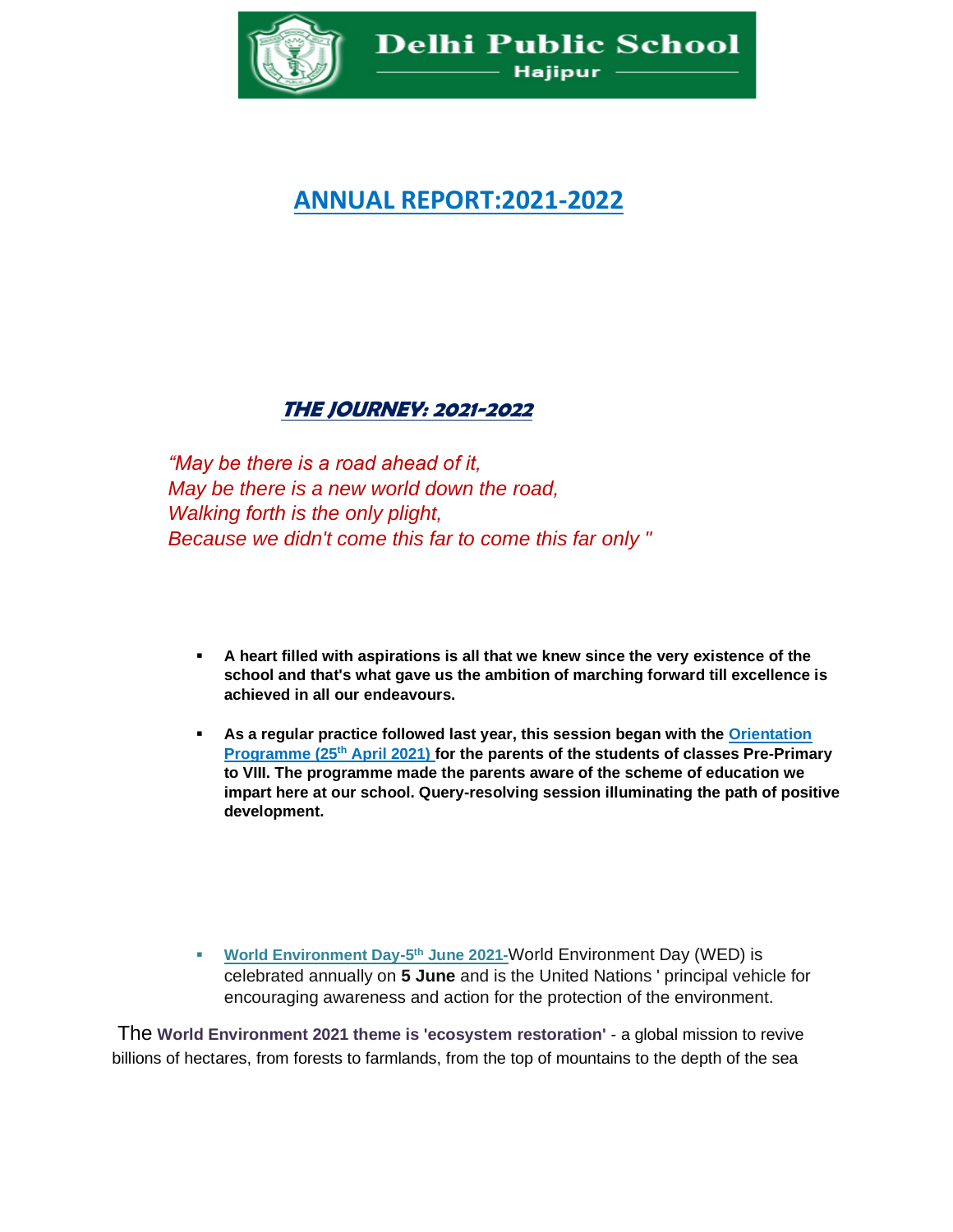

▪ **Celebrating National Reading Day 19th June 2021- Today a Reader, Tomorrow a Leader. Growing through reading and discussions we celebrated Reading Day, Reading week and Reading month. The day is celebrated in honour of Father of India's Library Movement** *- Puthuvayil Narayana Panicker.* 

## *READING DAY PLEDGE*

**Today I stand and pledge with full faith of my ability to grow through reading and discussions. I pledge to promote the development of my country, Bharat, through judicious reading of books, as well as digital reading, and through right action. I shall read books and practice digital reading, for knowledge as well as technological empowerment. I shall shine the light of knowledge gained, to solve the problems I face as well the challenges that affect my country. I realize that today we face multiple challenges, be it corruption, substance abuse, or environmental problems. I shall make reading a habit and and be a solution to these challenges. I shall ensure best compliance to the legal framework of my country and shall strive for a secure and secular atmosphere. I shall strive to raise high, the value of knowledge, and the pride of my country with my thoughts, words and deeds.**

- **International Yoga Day/ World Music Day-21st June 2021- Yoga in Sanskrit word means to join or to unite, symbolisizing the union of body and consciousness. This year the theme is 'Yoga For Wellness'. Our Guest Faculty Ms. Savita carries the theme 'Yoga For Wellness', much relevant for our times in a society still recovering from the impact of the coronavirus disease(Covid 19) pandemic.**
- **Making our students globally relevant is need of the hour and with the same idea, we introduced French Language in our curriculum beginning this session for Class VI onwards from 22nd June 2021**`
- **Celebrating Doctors' Day-1 st July 2021- occasion marked to pay tribute to the physicians and their contributions to the society. Someone's hope, Someone's**  *Hero!*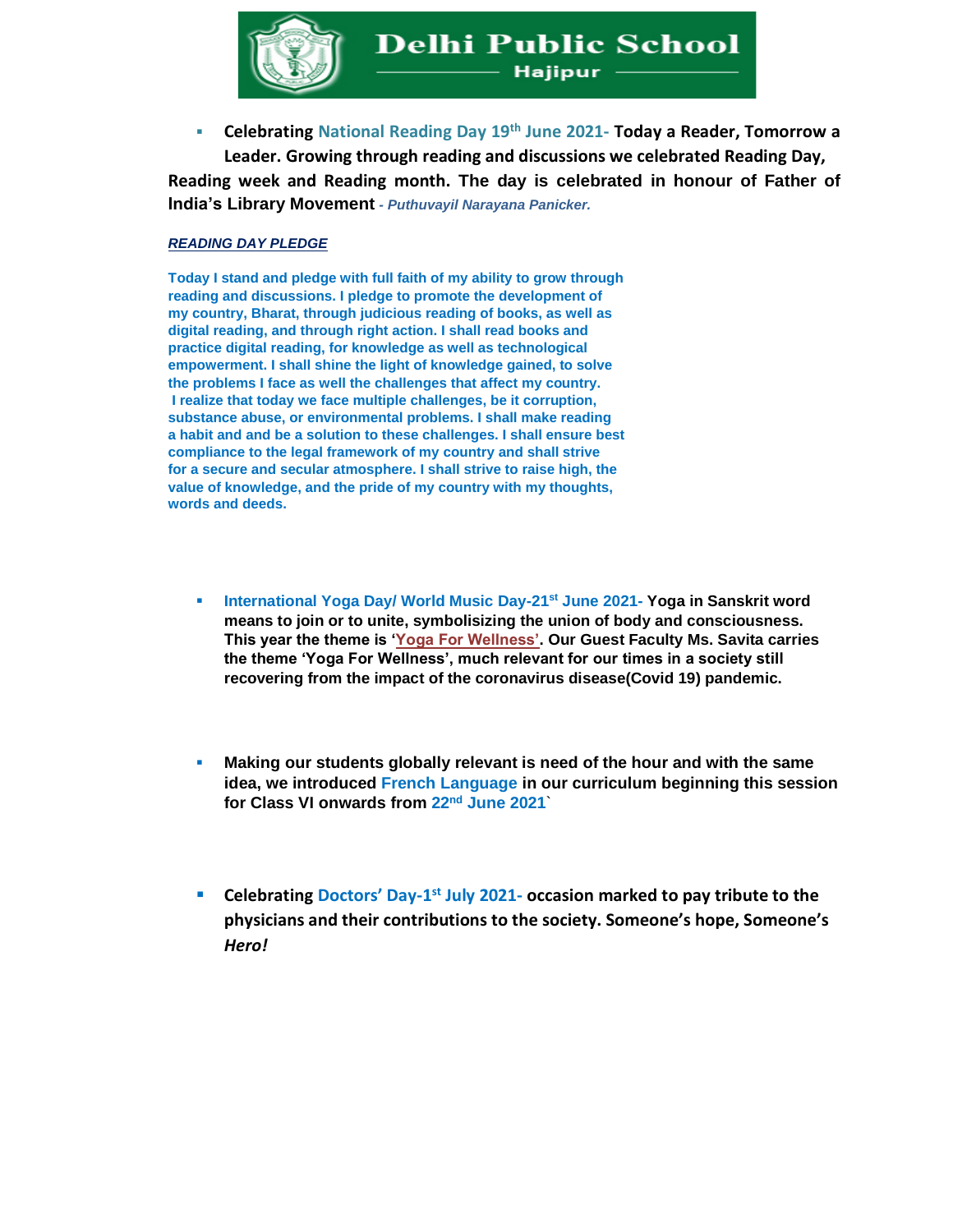

- We made our students take the first taste of democracy and leadership **qualities through the totally Computerized Voting System in Student Council Elections which has enabled us to function Student council actively. Elected members got their Responsibilities and Duties on Investiture Ceremony where they were invested followed by oath taking ceremony on 3 rd July 2021. The day also mark the launching of School Almanac.**
- **Blue Day Activity (Preprimary) celebrated on 9th July 2021- BLUE: the colour of loyalty, strength, wisdom and trust has a very positive impact on tiny tots. Early identifications of colors help to create the cognitive link between visual clues and words which is an important part of a child's development. DESCRIPTION: Everyone knows ocean is blue but the interesting thing is that craft is exhibiting the inner world of ocean. This amazing activity will make the day of the students.**
- **Introducing CLUB ACTIVITIES from 10th July 2021- The concept of Club activity is seen as an opportunity for adaptation to life in the group, forming good lifelong habits, and cultivating a voluntaristic spirit**. **Club activities supplement academics and give the students practical training which they require in day-to-day life. To give students an opportunity to showcase and hone their talents and also prepare them for intra school competitions, various club activities are conducted through the year. Club activities not only help students shape their personal interests and hobbies but also improve their leadership and social skills. We offer 10 clubs and students of Grades I to VIII can choose the club depending on his/her interest.**
- **Orange Day Celebration 6th Aug 2021-**The "happy" colour "ORANGE" was the colour of the day. Orange was a symbol of glory and fruits of the earth and was also known as the wisdom ray. The Beautiful Orange Day Celebration & Fun Activity of Fireless cooking was conducted by simply wearing orange dress.
- **E** Independence Day celebration-15<sup>th</sup> August 2021-On the occasion of India's 75th Independence Day, we celebrated the culture, customs and rich heritage of our country at a Special Assembly on 15th August 2021 and had a Flag Hoisting Ceremony in honour of the day at the school grounds. There were a number of special performances virtually incorporating dance, music, yoga, and more. In her address to the school, Mrs. Elizabeth Joseph, Principal, exhorted the students to uphold authenticity and integrity in all that they did, and wished the team freedom of mind, faith in word and pride in soul.
- **Promoting the harmony across all communities, Special Assemblies are conducted on a regular basis where all the Festivals irrespective of the religion & following are fondly celebrated.**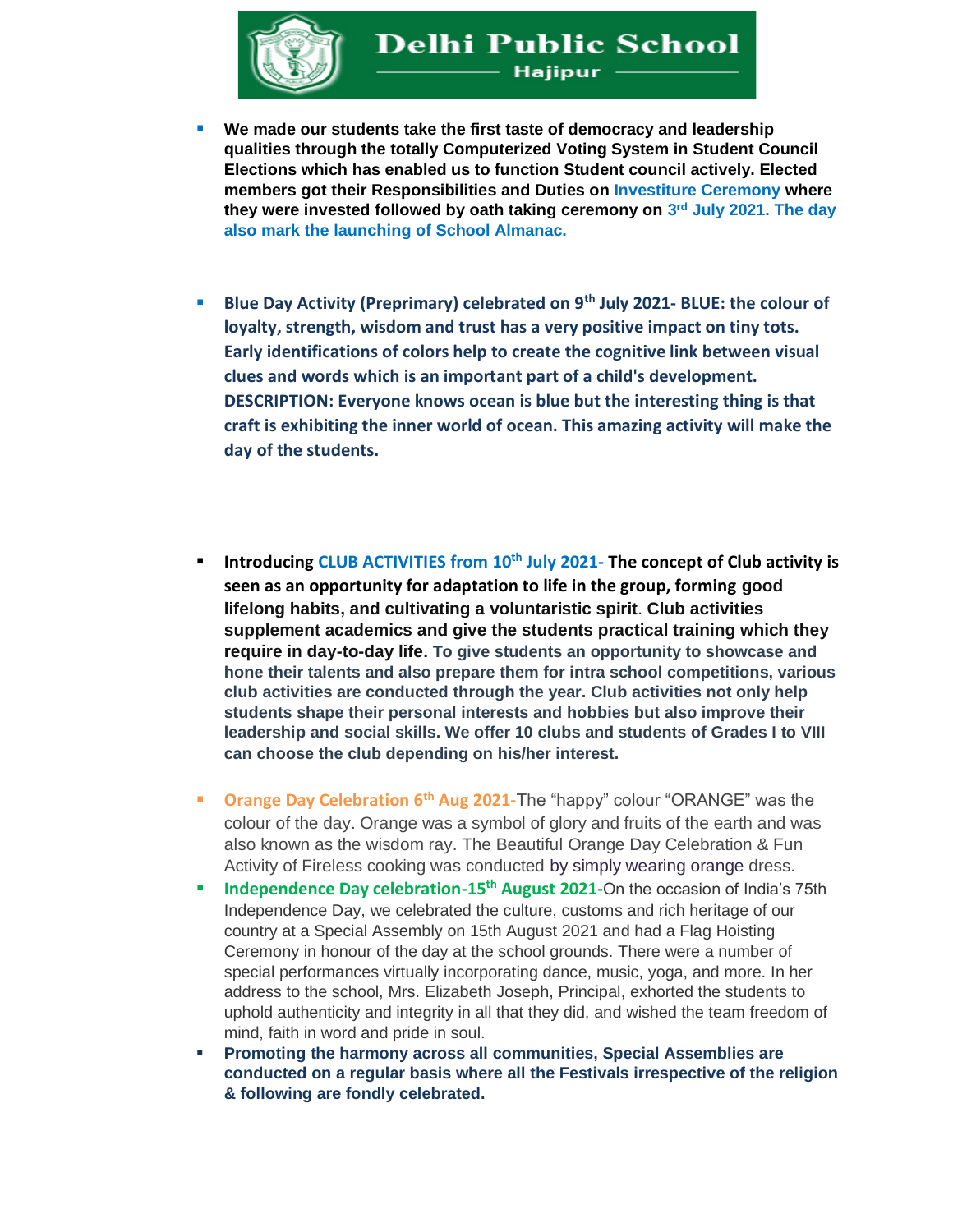

- **Raksha Bandhan special assembly on 23rd August 2021:** Meaning of Raksha Bandhan. The festival is made up of two words, namely "Raksha" and "Bandhan." As per the Sanskrit terminology, the occasion means "the tie or knot of protection" .The thread denotes the 'Bandhan' part in Raksha Bandhan. It stands for a two-part bond and is a symbol of protection or 'Raksha', which the younger sister wants from her brother.
- ▪ **Teacher's Day Celebration on 5th Sep 2021 took a rare turn this year when Teachers came together and took the celebration to a whole new level through their astounding performances. Principal Ma'am released the 2nd edition-(Teachers' Day special) of School Magazine/ Newsletter – '***ELIXIR***' where the new arrangement and lay-out of the magazine became the throb of every heart**
- **Conforming to the guidelines from Government of India Middle School commenced from 20th Sep 2021**
- **Keeping ourselves up with the pace of the modern world, Complete Digitization of the school was undertaken which transformed the entire school chores channel through the Information Technology, bringing in more transparency and enhanced communication with parents and community. Having the school completely digitized has innumerous advantages to the parents, teachers and the school itself. Providing hybrid model classroom.**

**Parents can keep a real-time track of the status of their child for Daily Attendance, Fee status, Periodic Results, School Circulars and News, etc. through the WEB PORTAL.**

- Parents have a direct access to communicate with the Class-Teacher for regular **update of their child and the cases which need my personal attention can be escalated directly to me through the provision of Communicate on our MS TEAM channel. Parents and teachers have been brought closer as school provide a direct upload of the daily homework on the online portal parallel to what's given in the classroom, so that parents too are apprised of the daily homework given in classroom and the same can be enforced at the parents' end too.**
- **As a new endeavour, similar to last year Pre midterm examination procedure this year was conducted online and Midterm for primary online and middle school offline.**
- **Replacing the conventional regime of manually prepared Reports-cards by the teachers with Computer Generated Report-Card.**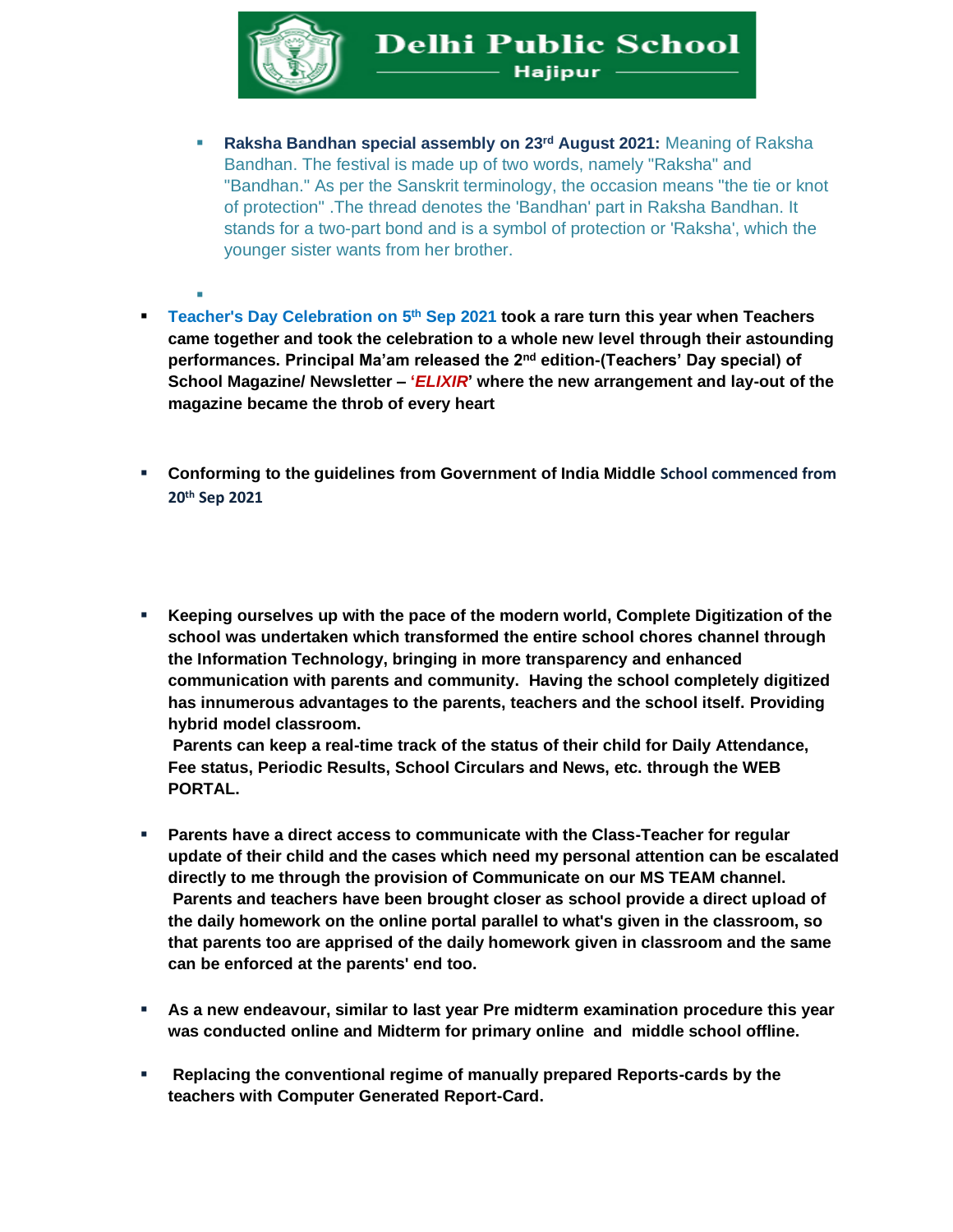

- **Educational trip to Patna Science Museum & Zoo on 16th Sep 2021:** Educational trips **are educational experiences that allow students to apply their lessons to the real world. These trips tend to be the most memorable moments for every students.**
- **To take part is what counts in competition and lessons of victory and defeat are what we get in return. This environment was sufficiently created through inter-school, interhouse and inter-class competitions such as debates, DIY , Science Competition, Quiz, Rangoli, Diya decoration, Creative-Writing, Spelling-Bee, Math- Bee, Olympiads, Drawing and Christmas Carnival class decoration competitions. Our students also took part in various inter-school and DPS zonal Quiz Competition**.
- **Inauguration of the Academic Wing on 19th Oct 2021: Academic Wing of the school was inaugurated at our school premises at 10:00 hours. The Director of Education and Policy Mrs Aprajita Singh, Principal of our school, Mrs Elizabeth Joseph was the Guest of Honour at this event.**

**The event was graced by the presence of students, teachers, parents and other staff. The Wing was beautifully embellished with balloons and ribbons. Our principal consistently aims to develop the infrastructure to make our school provide better facilities and quality education to the students.**

- **Science Expo- 27th Oct 2021: To outlet the steam of caliber of our students in the field of science, Science Exhibition - was organized. A science fair is one of the unique ways of celebrating [science.](https://www.isbglasgow.com/) It also provides the opportunity for students, teachers and other people to improve their understanding in science and share their research projects and investigations. Indeed, a science fair is a good form of knowledge-building and social development.**
- **Integrated Tree plantation on 30th Oct 2021:** Nature is God's most beautiful creation. It felicitates the growth, development, and nourishment of all its creatures. Numerous popular stories throughout the world reflect a firmly-rooted belief in an intimate connection between a human being and

a tree, plant, or flower. The plants and trees play a very vital role in sustaining life and ecosystem on Earth and

therefore, the importance of tree plantation must be understood. An 'integrated tree plantation' approach combining students, teachers and parents was to ensure the conservation of biodiversity.

▪ **Diwali Celebration and Community Lunch on 3rd Nov 2021:** A **community lunch** brings people from all walks of life around the table to enjoy great food and interesting conversation. The Community l**unch program will continue to look a little different this time due to pandemic.** Our focus on healthy, organic, locally sourced food and to encourage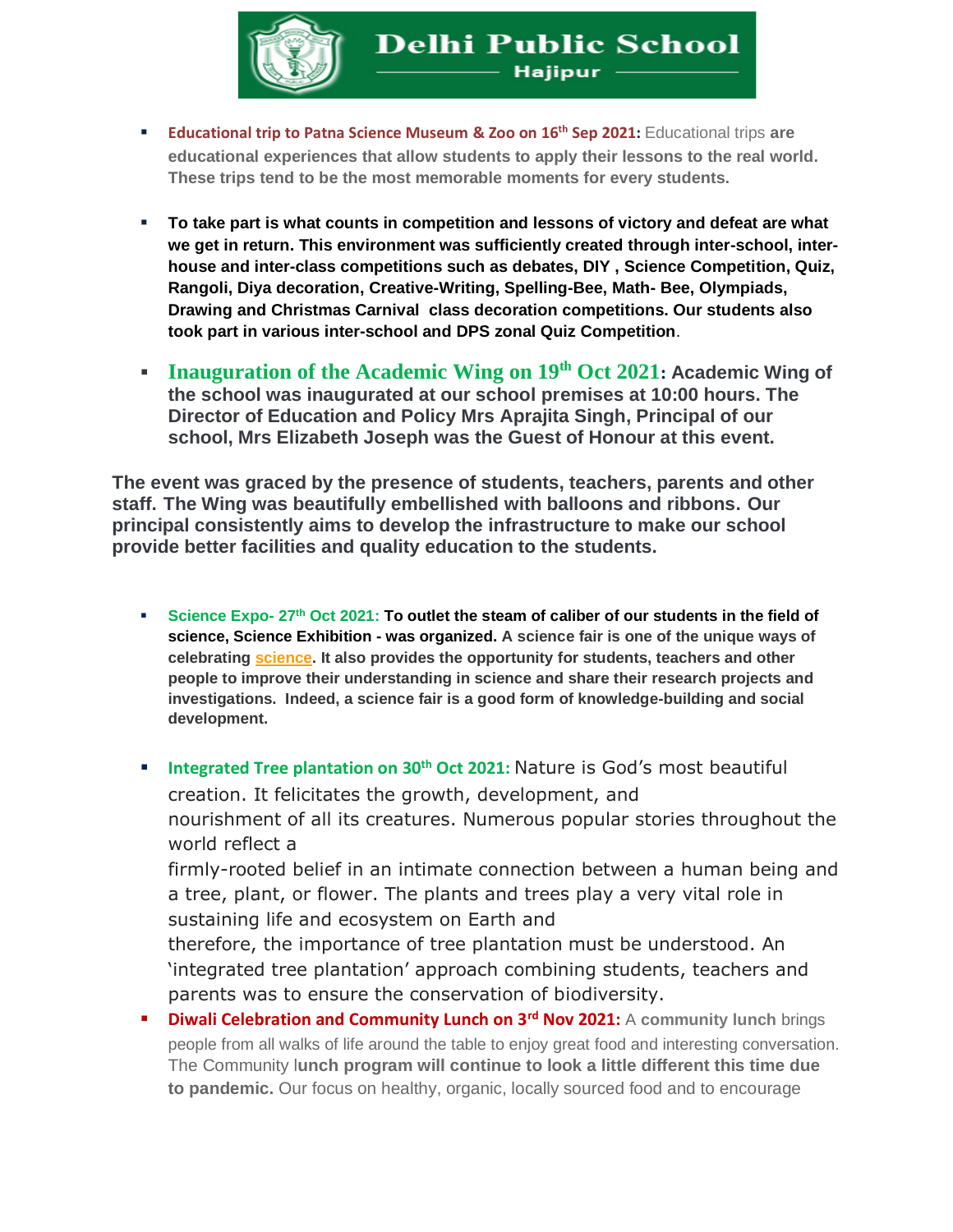

students

to practice the virtues, responsibly clean up, and develop relationships with each other. During Diwali various programmes and community Lunch enhances the festive mood of the students and staff.

- **Children's Day Celebration on 15th Nov 2021: Children are the image of God.**  Celebrating **the spirit of childhood on this** Children's Day! **It also celebrates the importance of protecting the rights of our little ones. "**To all our students, wishing a year full of happiness and playful times, lots of fun and celebration times. **"Children are like the stars in making. May each shine find its talent and shine bright.**
- **Celebrating Constitution Day on 27th Nov 2021: Constitution Day** is **celebrated** in India on 26 November every year to commemorate the adoption of the **Constitution** of India. The Constituent Assembly of India adopted the Constitution of India on 26 November 1949, and it came into effect on 26 January 1950.

Previously Constitution Day was celebrated as Law Day and this day is also known as Samvidhan Diwas.

## **26th November 2021 marked the 72nd anniversary of the adoption of the Indian Constitution**

- **•** The preamble of the constitution was read by all the students, teachers and staff members.
- **Educational trip to Vaishali on 13th & 14th Dec 2021:** School Educational trips are among the most prominent of the formative years, largely because they are a welcome break in the routine for both students and teachers. While their purpose is essentially to educate, they can also be a fun bonding experience for everyone involved. Reinforce what a teacher has been instructing in class about a subject and help students understand the topic better. Turning trips into mobile classrooms, instructing students to collect data, then quizzing them or assigning a project based on what they learned during the outings. Taking students into a new environment gives them the experience of traveling in a group and teaches them to be respectful of the locations they visit.

The memories that Educational trips create, called "episodic memories," helps children retain information for longer periods. Educational trips provide an opportunity for total immersion in the natural environment and social setting. On such excursions, the student practices his social skills and critical thinking abilities outside of the controlled class setting.

▪ **End of the year witnessed a magnanimous day where the school celebrated its CHRISTMAS CARNIVAL on 19th Dec 2021 which gave the students an amazing opportunity to showcase their potential. Class decoration competition as well as the essence of Christmas was captivating to end the year in a happy note. The**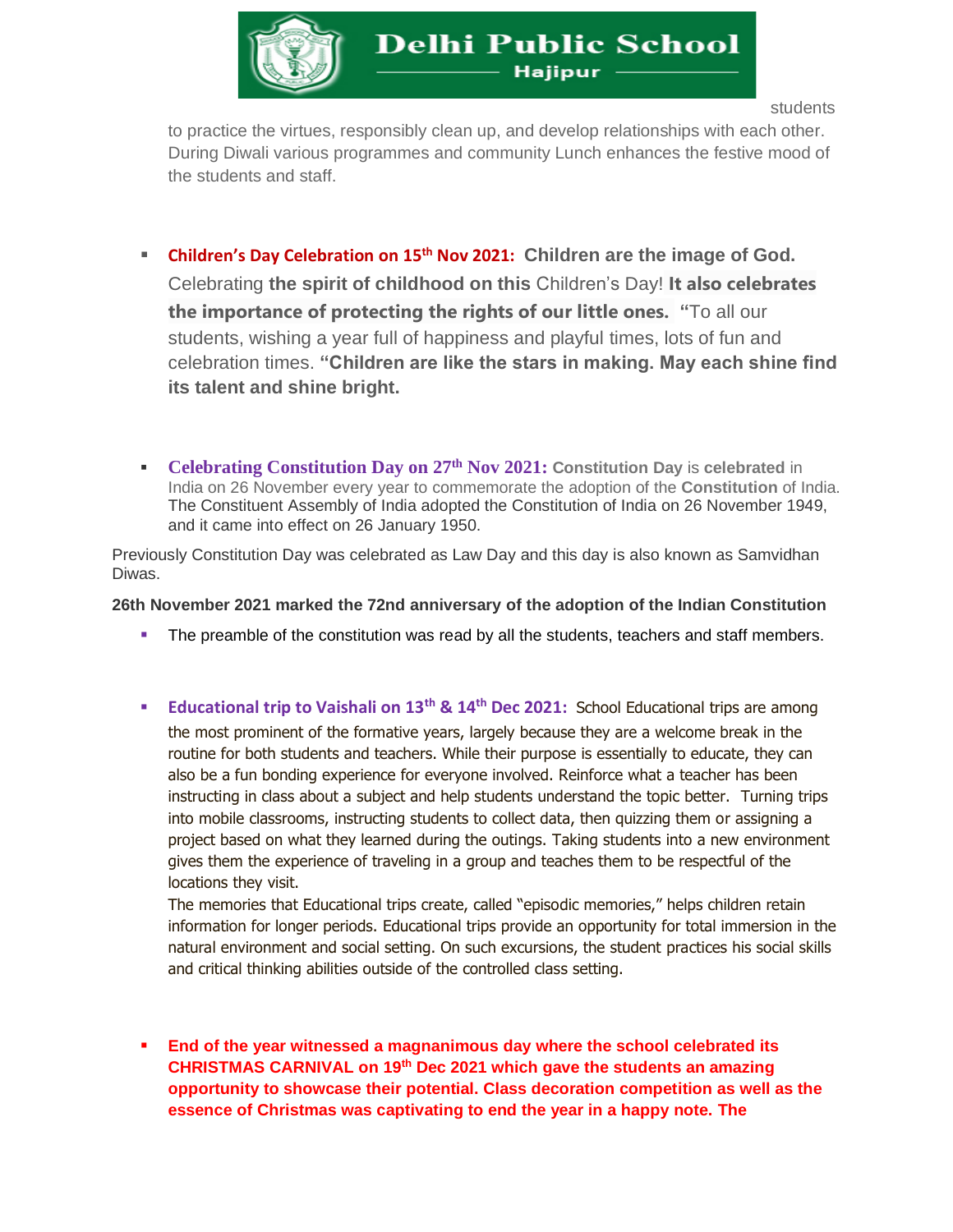

**word carniva**l **itself means enjoyment and fun. Christmas carniva**l **was organized by the school for its students, families, and visitors.**

- Makar Sankranti Celebration 13<sup>th</sup> Jan 2022: Makar Sankranti is a Hindu harvest festival **celebrated across India that marks the end of winter and the beginning of longer days as the sun moves northward. This period is also known as Uttarayan and is considered to be extremely fortunate. The harvest festival is a religious and seasonal celebration honouring Lord Surya, the sun God, and commemorates the sun's arrival in Makara ([Capricorn\)](https://indianexpress.com/about/capricorn/). Students celebrated the kite making festival with great pomp.**
- **Celebration of Grandparents Day 26th Feb 2022 Retro 22' -**The day was celebrated to appreciate the connection between the generations, and its origin.
- **EXALUATE:** ACADEMIC EXCELLENCE- Success is dependent on effort and it is the sum of small efforts and we are glad to announce that our efforts have paid rich dividends. The pass percentage in from Grade I-VIII is 100%
- **OLYMPIADS** "Children are the world's most valuable resources and its best hope for the future". Olympiads are platform for the students to prove their potentialities. Olympiads conducted by SOF & IOF. Our children have also participated and done well in various competitions like junior science Olympiad, etc.
- **PTA-** We conducted PTA meeting at regular interval of time for fruitful interaction between parents and teachers. Parents are always welcomed to school in the time allotted to them for upgrading them regarding the progress of their wards both in academic and co scholastic areas.
- **■** With the sole purpose of updating teachers' knowledge, the DPSS hosted a series of Teachers' Workshops. It was an attempt which inclusively engulfed various significant aspects like Moral Values, Life Skills by CBSE, Meditation & Stress Management, English Language and Mathematics.

Apart from this, our teachers are made a part of the training sessions and workshops happening at other sources. Our teachers attended various workshops like workshop on NURTURING EARLY CHILDHOOD and ADOLESCENCE MANAGEMENT, workshop various ACADEMIC SUBJECTS. Attendee teachers further share the knowledge with other fellow teachers widening the sphere of wisdom.